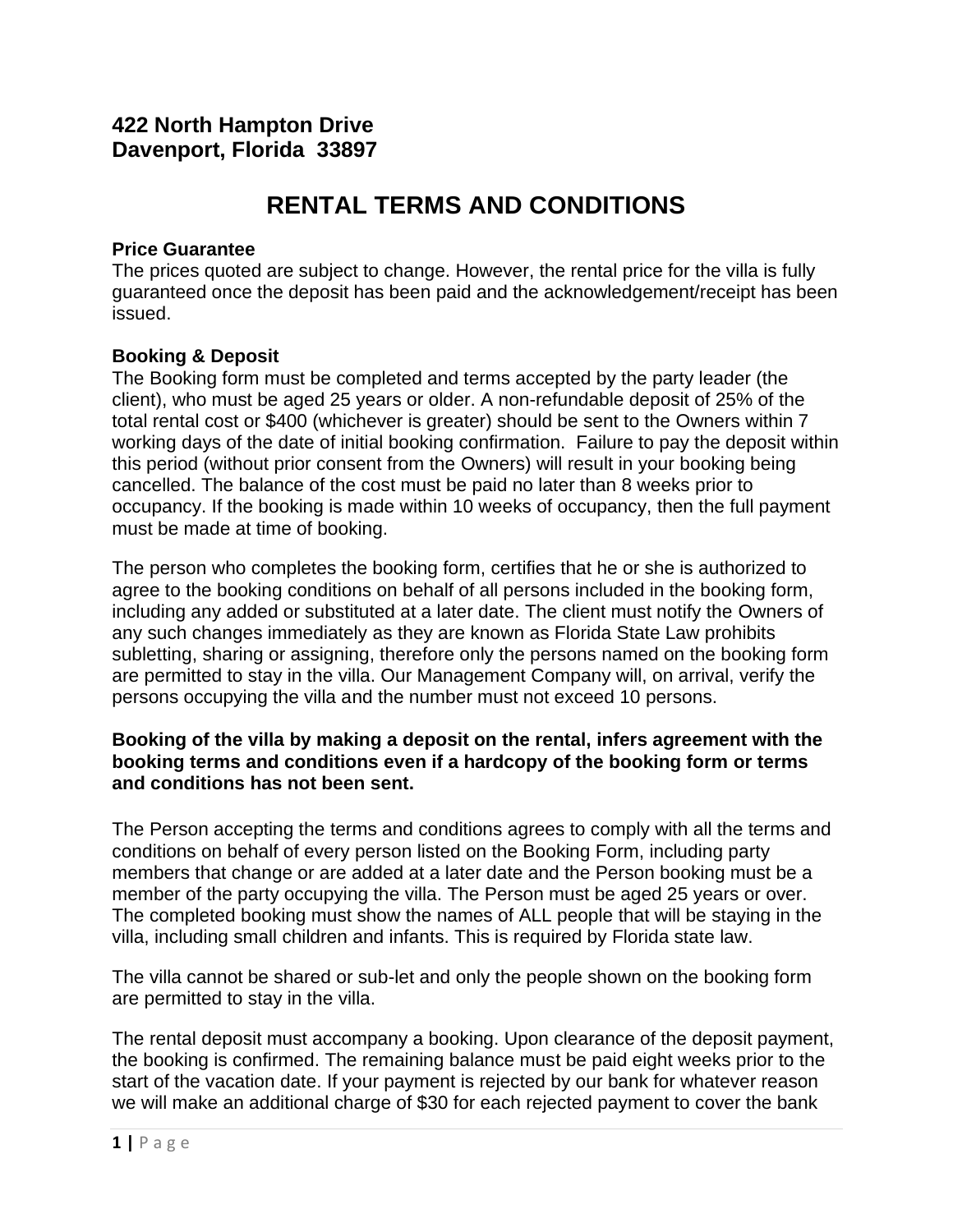charges and administration costs.

Guests booking the villa are required to take a damage insurance policy that covers up to \$1500.00 in property damage. This is included in the booking process and is a nominal cost. If damage is reported that costs in excess of \$1500 we reserve the right to claim this off the Guest.

We reserve the right to treat the booking as cancelled if we do not receive the remaining full balance by 30 days before departure. Any cancellation charges detailed elsewhere in these terms and conditions will then apply. If a booking is made last minute or within 30 days before departure the full balance is payable at time of booking.

# **Cancellation**

If, for any reason the guest wishes to cancel the booking, the following conditions will apply:

- Please cancel immediately in writing or by email from the Person who made the booking.
- Upon receipt of cancellation we (the Owners) will (without obligation to the guest) use best efforts to obtain a replacement booking and, if such replacement is obtained, we will refund to the guest any monies paid less the deposit. We will work with you on the refund if we are not able to re-let the villa. Then, if a replacement renter is not found, we shall be entitled to retain all payments already made and if not already paid, the balance of the rental charges as follows:
	- More than 30 days before departure = Deposit Forfeited.
	- $\bullet$  Less than 30 days before departure = 100% of Rental Charge.

Should you need to change your booking, we will try to accommodate your requirements. However, if the changes requested are not possible and you need to cancel the booking, the above charges will apply.

In the unlikely event that circumstances beyond our control necessitate the cancellation of the booking we reserve the right to cancel any bookings at any time and will only be liable to refund monies already paid by the guest. However, we will try our hardest to find alternative accommodation of a similar high standard which may be accepted or rejected by the guest.

We (the Owners) accept no responsibility or liability for any loss or damage or alterations to the terms of this booking caused by events beyond our control including, but not restricted to, war, civil commotion, flight delays or cancellations, technical difficulties with transportation, alteration or cancellation or schedules by carriers, adverse weather conditions, fire, flood, industrial dispute or any other event beyond our control.

# **Liability**

No liability is accepted by the Owners or their Management Company whatsoever for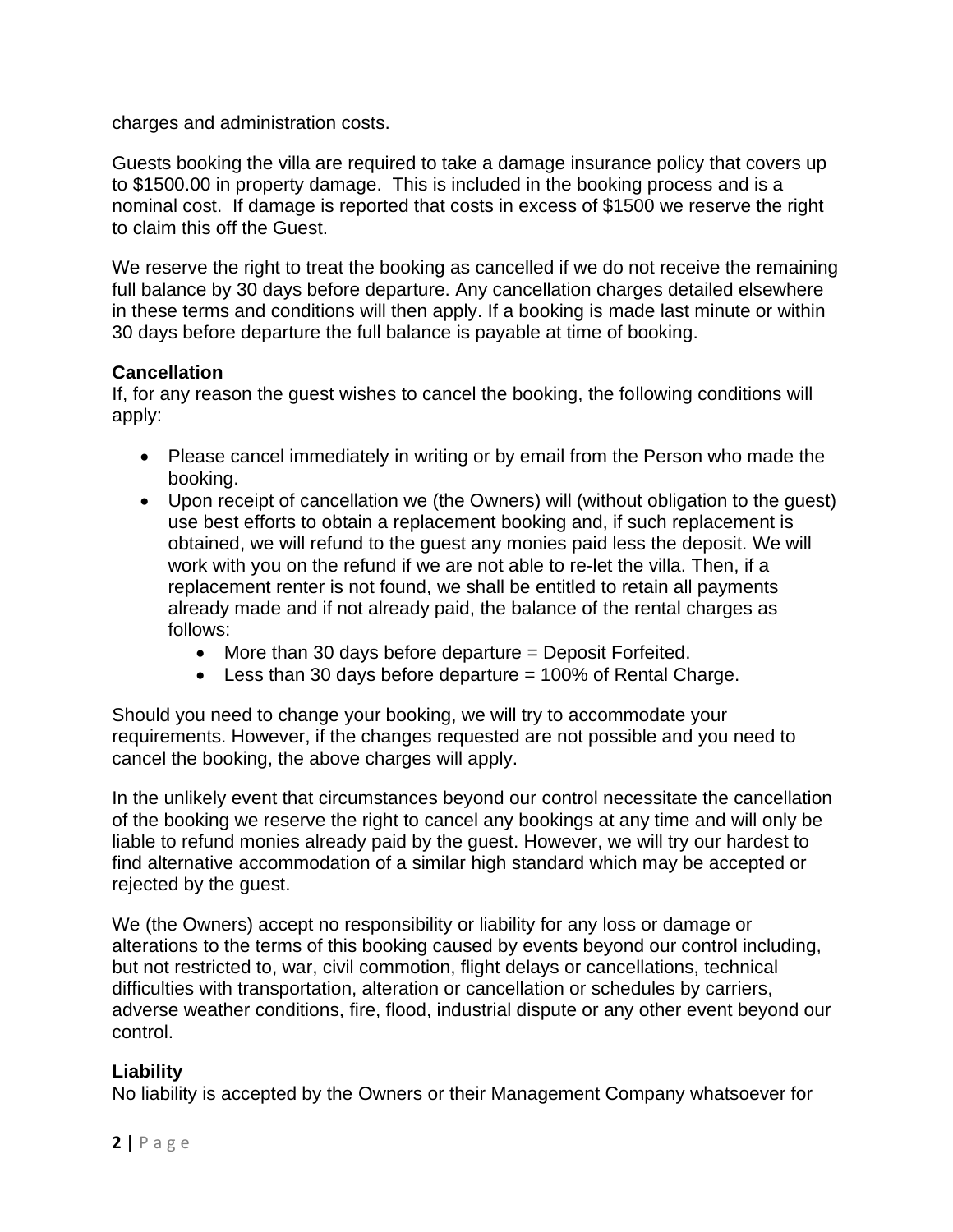death, personal injury, accidents, loss or damage to persons or personal effects however caused as a result of the use of the villa or pool. This waiver extends to people visiting the villa as guests of the client.

No liability is accepted by us (the Owners), for loss of mains services or failure of appliances. Nor for the consequences of the actions or omissions of persons who may control supply of mains services, nor any actions taken in the vicinity of the property by any authority over which there is no control by the Owners.

The Owners or agents will not be liable for loss or delay occasioned by strikes, riots, political unrest, hostilities, war, terrorist activity, industrial disputes, fire, floods, hurricane, tornado, technical/weather, and problems with transport, aircraft grounding, closure of airports or ports, weather conditions or any other event beyond the owner or agent's control.

The villa is situated in a community, which consists of both residential and vacation homes. The Owners or their Management Company cannot be held responsible for any construction or alterations to existing villas or any noise on or around the community.

**It is strongly recommended that all guests take out sufficient holiday/vacation insurance cover to include injury, medical, cancellation and all risks.** This is the guest's responsibility. As the Owners, we do not accept any liability for injury, damage, loss or delay by any reason or for any claim made as a result of this booking and/or the subsequent vacation.

It is the responsibility of the client to ensure that all those travelling in the party have complied fully with all passport and visa requirements at the time of travel – all children including infants must have their own passport. Any failure in this respect may result in your travel arrangements being amended and/or curtailed with consequential losses in respect of your villa booking. In such circumstances no liability attaches itself to the Owners.

#### **Force Majeure**

The Owners or their Management Company do not accept any liability whatsoever and no compensation or other payment will be made for loss, damage or injury caused by Force Majeure (e.g. strikes, riots, political unrest, hostilities, war, terrorist activity, industrial disputes, fire, floods, hurricane, tornado, technical/weather, problems with transport, aircraft grounding, closure of airports or ports, weather conditions or any other event beyond the owner or agent's control).

#### **Website description**

The website is a guide to the quality and description of the villa only and does not form part of any contract. The Owners or their Management Company reserve the right to make any modifications deemed necessary. In the event that unintentional errors, mistakes or omissions occur, we cannot accept any liability for these details. In the unlikely event that circumstances beyond our control necessitate the cancellation of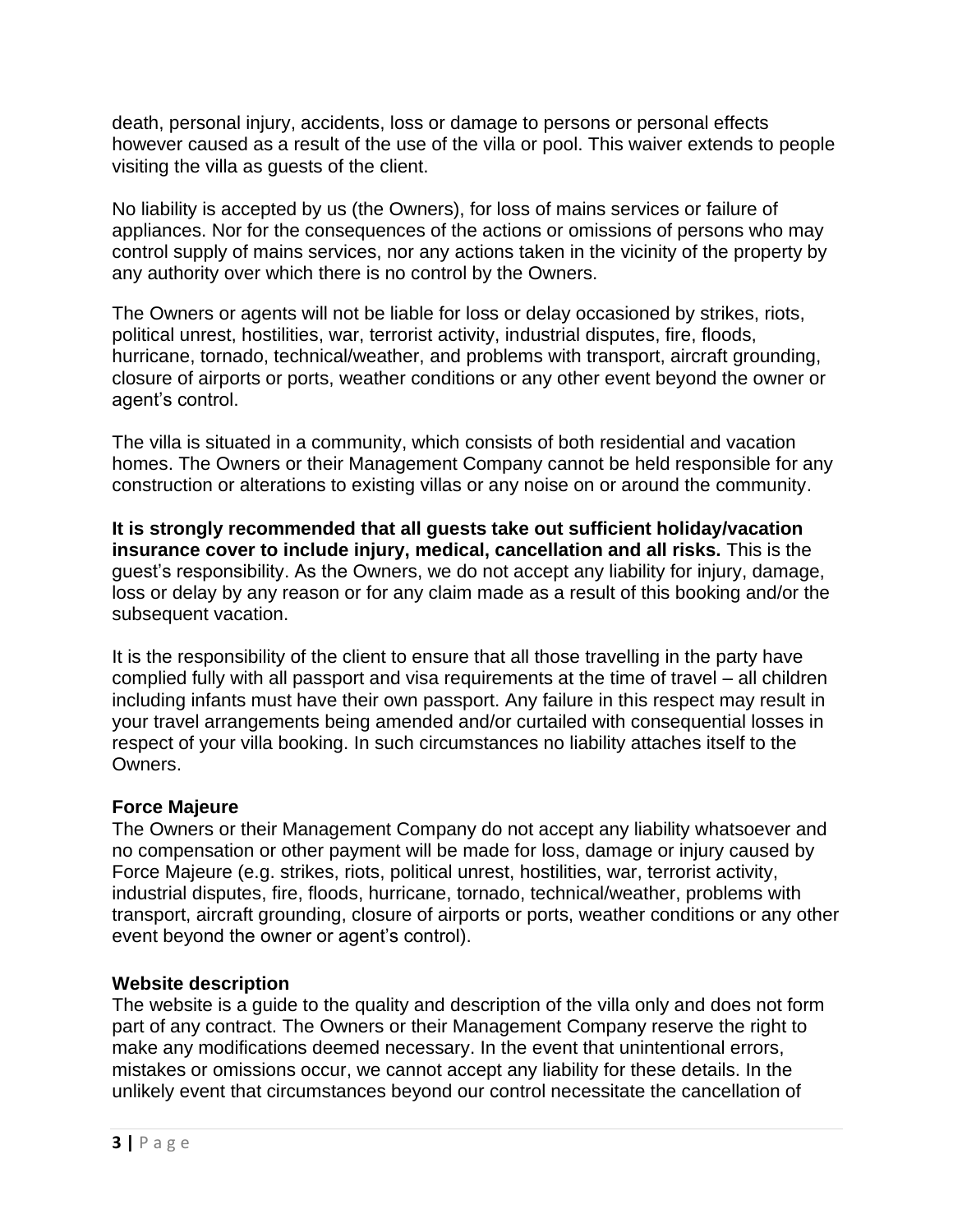arrangements, we reserve the right to take all reasonable steps to find you alternative accommodation.

#### **Arrival/ Departure**

Reservations are for a minimum of 6 nights (other than by prior arrangement). The villa is available after 4:00pm local time on the day of arrival and must be vacated by 10:00am on the day of departure.

The villa rental is only for the dates and times agreed in the rental contract. Any attempt to enter the villa before the agreed time is not acceptable and any violation will result in you being charged double the daily rate for each day of portion thereof that the villa is occupied outside the agreed rental dates and times. Deductions will automatically be made from your deposit.

#### **Care of the Villa**

If there is anything in the home that needs attention, then please let our Management Company know immediately. Under no circumstances attempt to effect a repair yourself. Occupants will be fully accountable for any damage caused whilst tampering with any equipment or fixtures and fittings relating to the villa. The guest agrees to pay for any breakages, losses or damage caused to the property and/or its contents during their stay. We completely understand that accidents may happen in the villa but we also ask you to understand that if they do then you will be responsible for the cost associated with the repair/clean-up of any accident. Reasonable soiled linens and normal wear and tear is accepted.

The guest agrees to:

- Take good care of our villa and leave it in a clean and tidy condition at the end of the holiday (vacation).
- Not use the property to host any event, or party, nor for any personal or business endeavors, including filming videos, commercials, or events without express permission of the owner.
- To report any damage or loss immediately when happens or is discovered to the Management Company, this would include any damage to blinds or stains on carpets.
- Put garbage out for collection, details of collections days are in the villa.
- Permit the Owners or Management Company reasonable access to the villa to carry out any maintenance if necessary.

Guests agree that no items belonging to the rental property be removed from the villa. This includes linens and towels. Any breakage or damage to inventory items must be reported to our Management Company.

Guests are not permitted to adjust the air-conditioning unit below 74° as this will cause problems to the system and charges will be incurred by the guest to repair the unit. The air conditioning unit is always preset to a comfortable level. It is vital that all doors and windows are kept shut at all times to keep out the heat, humidity and any unwanted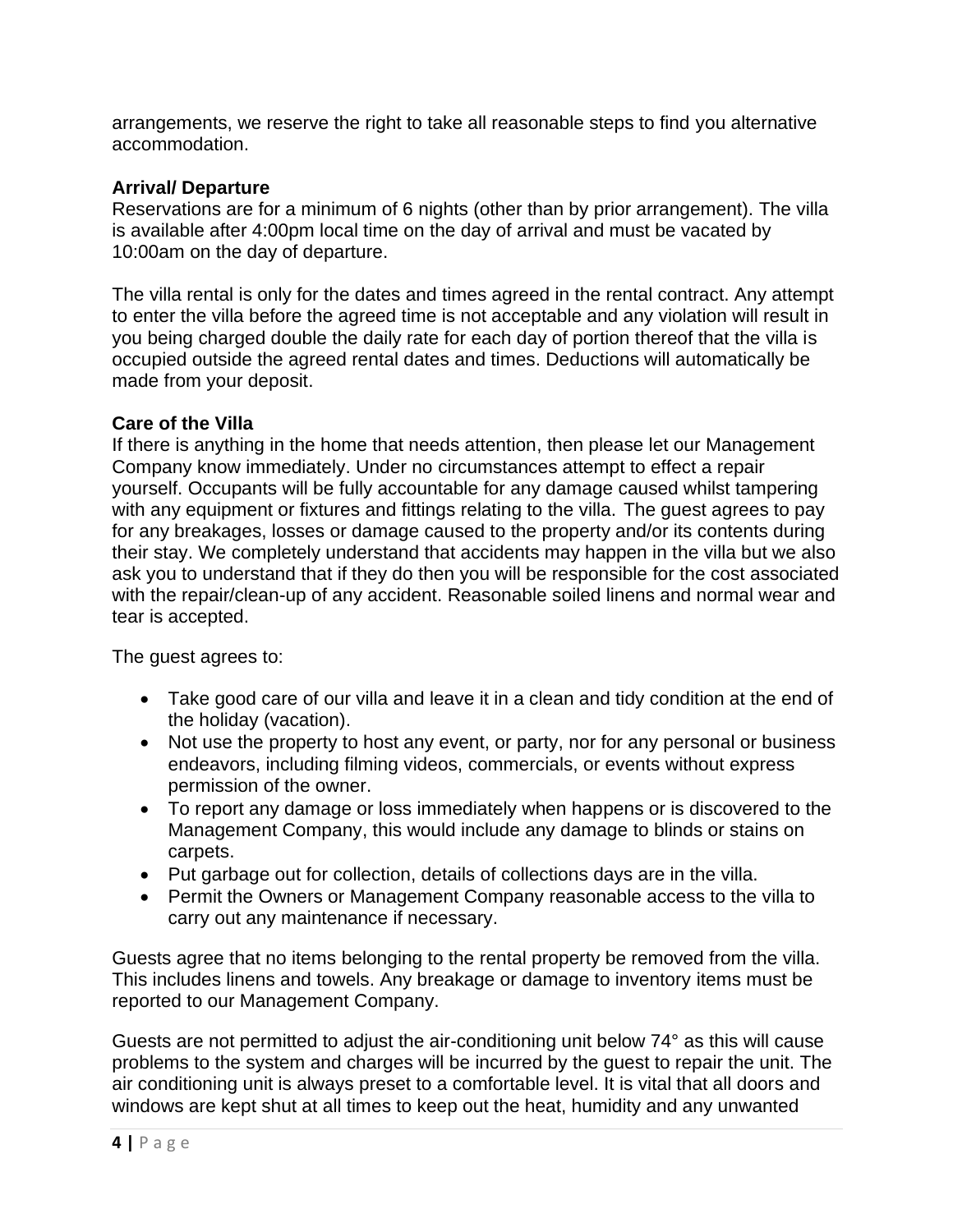insect visitors! The villa has regular pest control treatments to repel insects.

Guests agree to ensure all windows and doors are locked securely before leaving the property and when guests are sleeping.

# **Swimming Pool Area**

Use of the pool area is at the client's own risk. Guests are specifically advised not to allow unsupervised children near the pool. No diving is allowed. No glass of any kind is allowed in the pool area.

For safety there is a pool fence inserted around the pool area. Please report any damage to this screen to the Management Company immediately. The swimming pool is used entirely at the guest's own risk.

We (the Owners) or our Management Company do not accept liability for any accident, injury or death, howsoever caused, as a result of the use of the swimming pool, spa and pool/spa area.

Guests will observe the pool safety notice displayed in the pool area and all directions for use of both pool and hot tub should be obeyed.

Pool heating is available at an additional cost and must be arranged at time of booking.

Guests are NOT permitted to touch/alter the pool heater controls. Any sign of tampering and the pool heat will be turned off with the payment being forfeited. The Owners are not responsible for the weather conditions and if it's warmer than expected, pool heating still has to be paid for if ordered. A pool blanket is provided to retain pool heat should you require it when the pool is not in use.

Any problem with the pool or heater should be reported to the Management Company.

Please be aware that it is not possible to guarantee the temperature of the pool, which is partially dependent on the local weather conditions. If the ambient temperature falls below 55F/13C, the Owners cannot guarantee that they can maintain the pool temperature. Please always use the pool blanket in colder months to maintain the pool heat when the pool is not in use. Failure to use the pool blanket will result in excessive electricity charges which you may be charged for.

# **Firearms, Weapons, and Fireworks Policy**

Firearms, Weapons, Fireworks or Explosive Devices of any sort are NOT PERMITTED on the property. If the Management Company finds evidence of any Firearms, Weapons, Fireworks or Explosive Devices of any sort during the stay this will be regarded as a breach of contract and you will be evicted immediately. All monies paid will be forfeited and you will be liable for damages or costs incurred. We reserve the right to pursue the guest for any charges as a result of having to relocate future guests do to a violation of this policy.